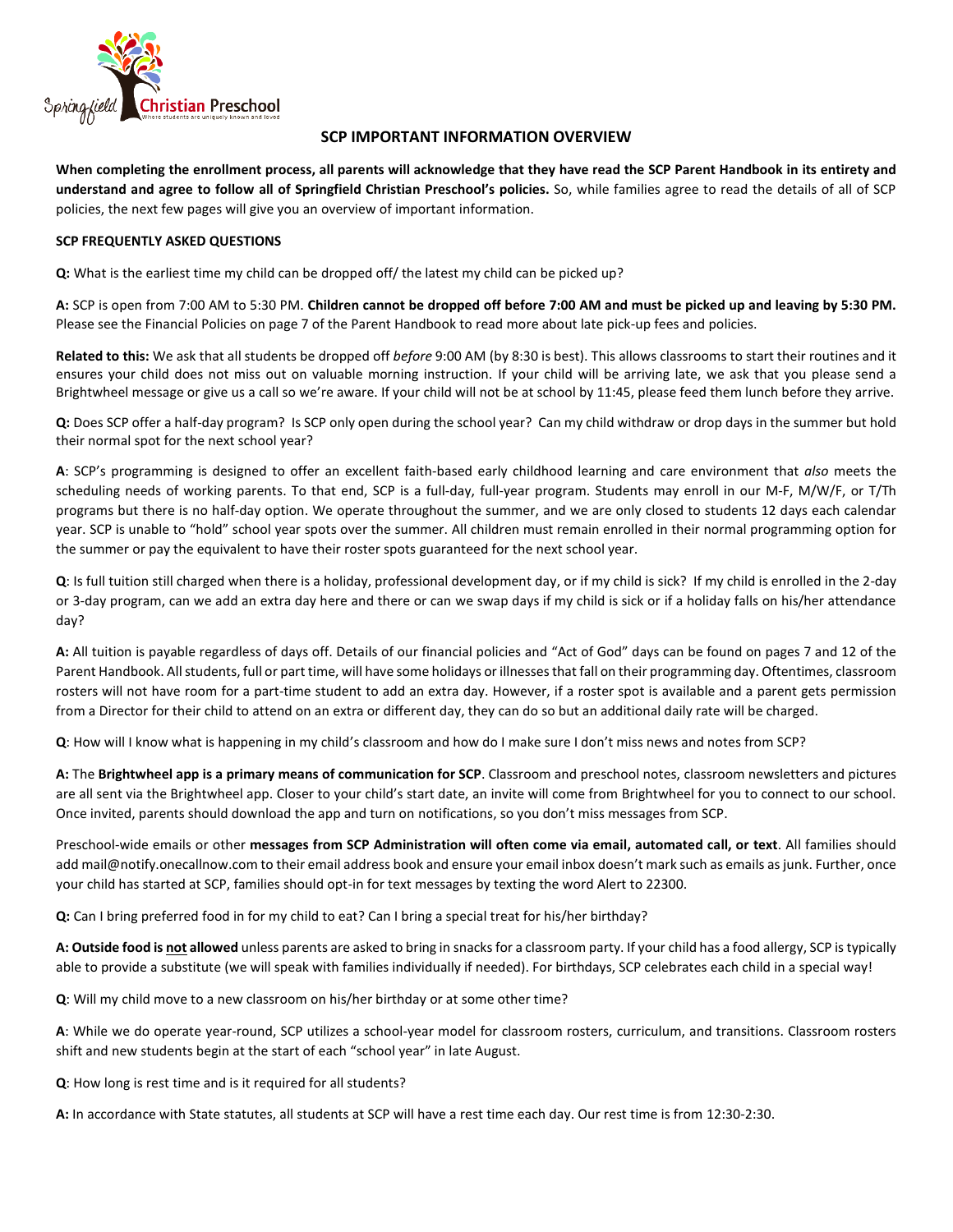

# **SCP TUITION AND PAYMENT METHODS**

Please note that this is only a basic overview of SCP's tuition rates and payment methods. Upon enrollment, all parents acknowledge that they have read and agree to all of SCP's Financial Policies (page 7 of the Parent Handbook), including the "Act of God/Unique Circumstance" clause on page 13 of the Parent Handbook.

**RATES** (effective August 22, 2022)

5 days= \$201/wk

3 days= \$140/wk

2 days= \$98/wk

Annual registration fee= \$50 per student (this is charged upon initial enrollment and then at each annual re-enrollment period).

If siblings are enrolled at the same time, there will be a 10% discount on the younger sibling's weekly tuition until the oldest child graduates from SCP.

## **PAYMENT OPTIONS**

Please let SCP know which payment method you plan to use *at least one week prior* to your child's first day.

| <b>Method</b>                                 | <b>Timing &amp; Notes</b>                         | <b>Extra cost to parents</b>                  |
|-----------------------------------------------|---------------------------------------------------|-----------------------------------------------|
| <b>ACH via SCP</b> (SCP automatically deducts | Every Monday for that week                        | None                                          |
| tuition from your bank account). If you       | <b>OR</b>                                         |                                               |
| choose this option, DO NOT turn on "auto      | First business day of the month for that          |                                               |
| pay" in the Brightwheel app-this is something | month                                             |                                               |
| different.                                    |                                                   |                                               |
| Check or cash                                 | Weekly, bi-weekly, or monthly prior to the        | None                                          |
|                                               | dates of service                                  |                                               |
| <b>ACH via Brightwheel (Brightwheel)</b>      | The primary difference between ACH via SCP        | Current Brightwheel fee: 60 cents per         |
| automatically deducts tuition from your bank  | and ACH via Brightwheel is the cost and           | transaction                                   |
| account-you can enroll in "auto pay" through  | scheduling. Through Brightwheel, you can          |                                               |
| the app or manually pay in the app when       | select a different day for the withdrawal while   |                                               |
| tuition is due)                               | SCP's schedule is the same for all families.      |                                               |
|                                               | Regardless of payment schedule, all tuition       |                                               |
|                                               | must be paid by Friday of each week to be         |                                               |
|                                               | considered "on time"                              |                                               |
| Credit card via Brightwheel                   | If you desire to pay with a credit card, this can | Current Brightwheel fee: 2.9% per transaction |
|                                               | only be done through the Brightwheel app          |                                               |
|                                               | and there is a processing fee applied. You can    |                                               |
|                                               | choose the timing of the payment, but all         |                                               |
|                                               | tuition must be paid by Friday of each week       |                                               |
|                                               | to be considered 'on time"                        |                                               |

#### **INVOICES AND STATEMENTS**

Weekly tuition is charged to student accounts each Monday and Brightwheel posts those invoices to your account each Tuesday. If you have a past due balance, Brightwheel will send a notification at the end of the week.

Payments made via ACH through SCP are posted to your Brightwheel account each Monday or the first business day of the month if you pay monthly. Cash and check payments are posted to your Brightwheel account when SCP deposits them into the bank. Payments made directly through the Brightwheel app by parents are posted automatically to the student's account and you will also receive a notification if a payment was returned or denied for some reason.

You can access account statements through the Brightwheel app under the "Payments" tab.